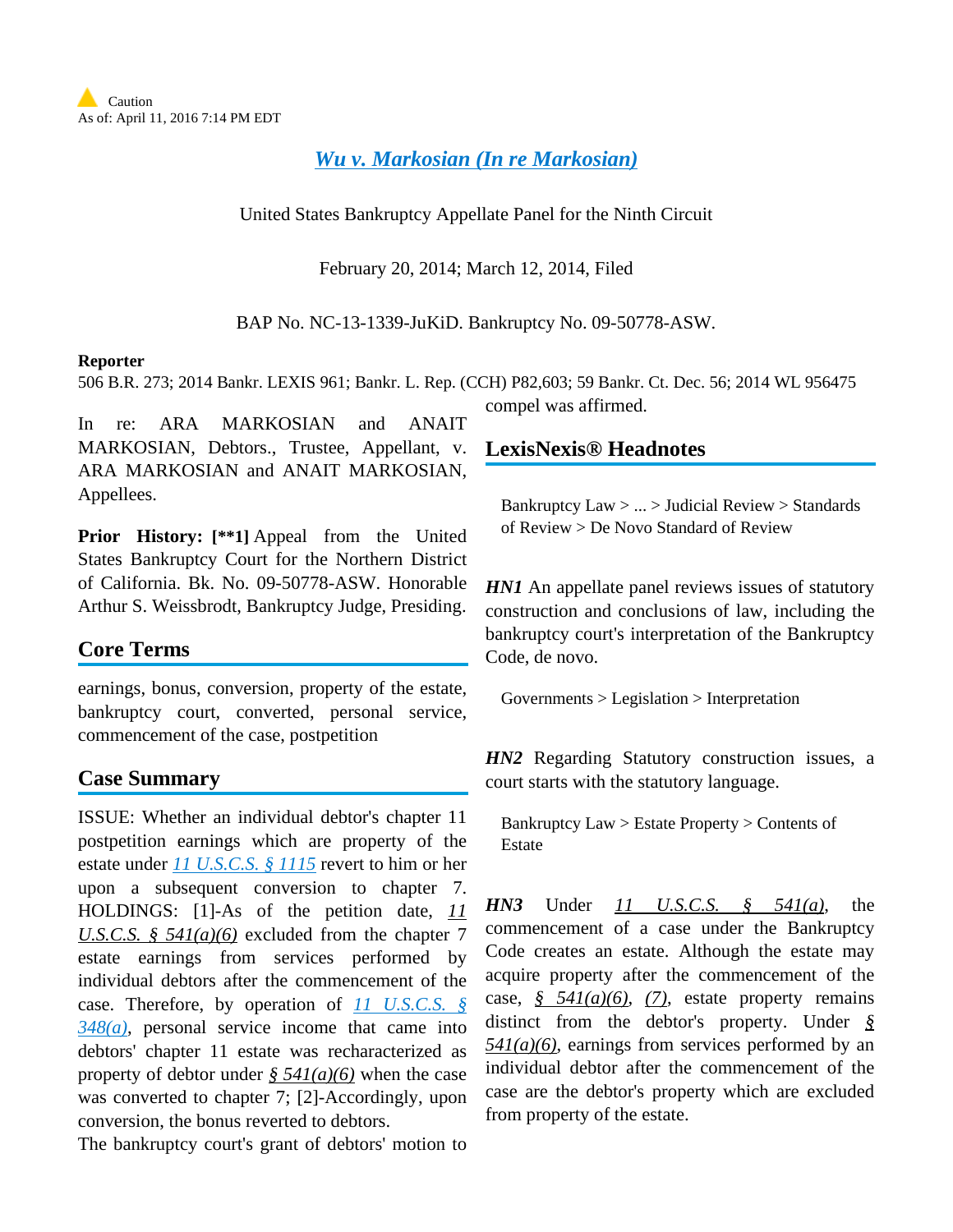Bankruptcy Law > Conversion  $&$ Dismissal > Reorganizations

Bankruptcy Law > Estate Property > Contents of Estate

Bankruptcy Law > Reorganizations > General **Overview** 

HN4 In 2005, the Bankruptcy Abuse Prevention and Consumer Protection Act added *[11 U.S.C.S. §](http://advance.lexis.com/api/document?collection=statutes-legislation&id=urn:contentItem:4YF7-GT91-NRF4-40GT-00000-00&context=1000516)  [1115](http://advance.lexis.com/api/document?collection=statutes-legislation&id=urn:contentItem:4YF7-GT91-NRF4-40GT-00000-00&context=1000516)* which, similar to *[11 U.S.C.S. §§ 1306](http://advance.lexis.com/api/document?collection=statutes-legislation&id=urn:contentItem:4YF7-GW71-NRF4-4403-00000-00&context=1000516)*, *[1207](http://advance.lexis.com/api/document?collection=statutes-legislation&id=urn:contentItem:4YF7-GMG1-NRF4-44SH-00000-00&context=1000516)*, adds an individual debtor's postpetition earnings to property of the chapter 11 estate. However, *[§ 1115](http://advance.lexis.com/api/document?collection=statutes-legislation&id=urn:contentItem:4YF7-GT91-NRF4-40GT-00000-00&context=1000516)* does not apply upon conversion from chapter 11 to chapter 7. Instead, *[11 U.S.C.S. § 348](http://advance.lexis.com/api/document?collection=statutes-legislation&id=urn:contentItem:4YF7-GHV1-NRF4-44N4-00000-00&context=1000516)* governs the effect of a conversion.

Bankruptcy Law > Conversion  $&$ Dismissal > Reorganizations

Bankruptcy Law > Estate Property > Contents of Estate

Bankruptcy Law > Individuals With Regular Income > Estate Property

*HN5* Although *[11 U.S.C.S. § 348\(f\)\(1\)\(A\)](http://advance.lexis.com/api/document?collection=statutes-legislation&id=urn:contentItem:4YF7-GHV1-NRF4-44N4-00000-00&context=1000516)* expressly excludes a debtor's postpetition earnings from property of a chapter 7 estate upon conversion from chapter 13--earnings that are included in the chapter 13 estate under *[11 U.S.C.S. § 1306\(a\)\(2\)](http://advance.lexis.com/api/document?collection=statutes-legislation&id=urn:contentItem:4YF7-GW71-NRF4-4403-00000-00&context=1000516)*- there is no parallel provision for chapter 11 debtors.

Bankruptcy Law > Conversion  $&$ Dismissal > Reorganizations

*HN6 [11 U.S.C.S. § 348\(a\)](http://advance.lexis.com/api/document?collection=statutes-legislation&id=urn:contentItem:4YF7-GHV1-NRF4-44N4-00000-00&context=1000516)*, by its plain language, applies to all cases under Title 11, not just certain ones: (a) Conversion of a case from a case under one chapter of this title to a case under another chapter of this title constitutes an order for relief under the chapter to which the case is converted, but, except as provided in *[§ 348 \(b\)](http://advance.lexis.com/api/document?collection=statutes-legislation&id=urn:contentItem:4YF7-GHV1-NRF4-44N4-00000-00&context=1000516)*, *[\(c\)](http://advance.lexis.com/api/document?collection=statutes-legislation&id=urn:contentItem:4YF7-GHV1-NRF4-44N4-00000-00&context=1000516)*, does not effect a change in the date of the filing of the petition, the commencement of the case, or the order for relief.

Bankruptcy Law > Conversion & Dismissal > Reorganizations

Bankruptcy Law > Estate Property > Contents of Estate

*HN7 [11 U.S.C.S. § 348\(a\)](http://advance.lexis.com/api/document?collection=statutes-legislation&id=urn:contentItem:4YF7-GHV1-NRF4-44N4-00000-00&context=1000516)* expressly states that the date of the petition remains unchanged. Where a case is converted from Chapter 11 to Chapter 7, property of the estate is determined by the filing date of the Chapter 11 petition, and not by the conversion date. As of the petition date, *11 U.S.C.S. § 541(a)(6)* excludes from the chapter 7 estate earnings from services performed by individual debtors after the commencement of the case. Therefore, by operation of *[§ 348\(a\)](http://advance.lexis.com/api/document?collection=statutes-legislation&id=urn:contentItem:4YF7-GHV1-NRF4-44N4-00000-00&context=1000516)*, personal service income that came into a debtors' chapter 11 estate is recharacterized as property of the debtor under  $\frac{6}{5}$  541(a)(6) when the case is converted to chapter 7.

Bankruptcy Law > Estate Property > Contents of Estate

*HN8 11 U.S.C.S. § 541(a)(7)* makes property of the estate any interest in property that the estate (not the debtor) acquires after the case.

Governments > Legislation > Interpretation

*HN9* Attempting to divine congressional intent from congressional silence is an enterprise of limited utility that offers a fragile foundation for statutory interpretation.

**Counsel:** Johnson C.W. Lee, Esq., argued for appellant.

Carol W. Wu, Chapter 7 trustee; Drew Henwood, Esq., argued for appellees Ara and Anait Markosian.

**Judges:** Before: JURY, KIRSCHER, and DUNN, Bankruptcy Judges.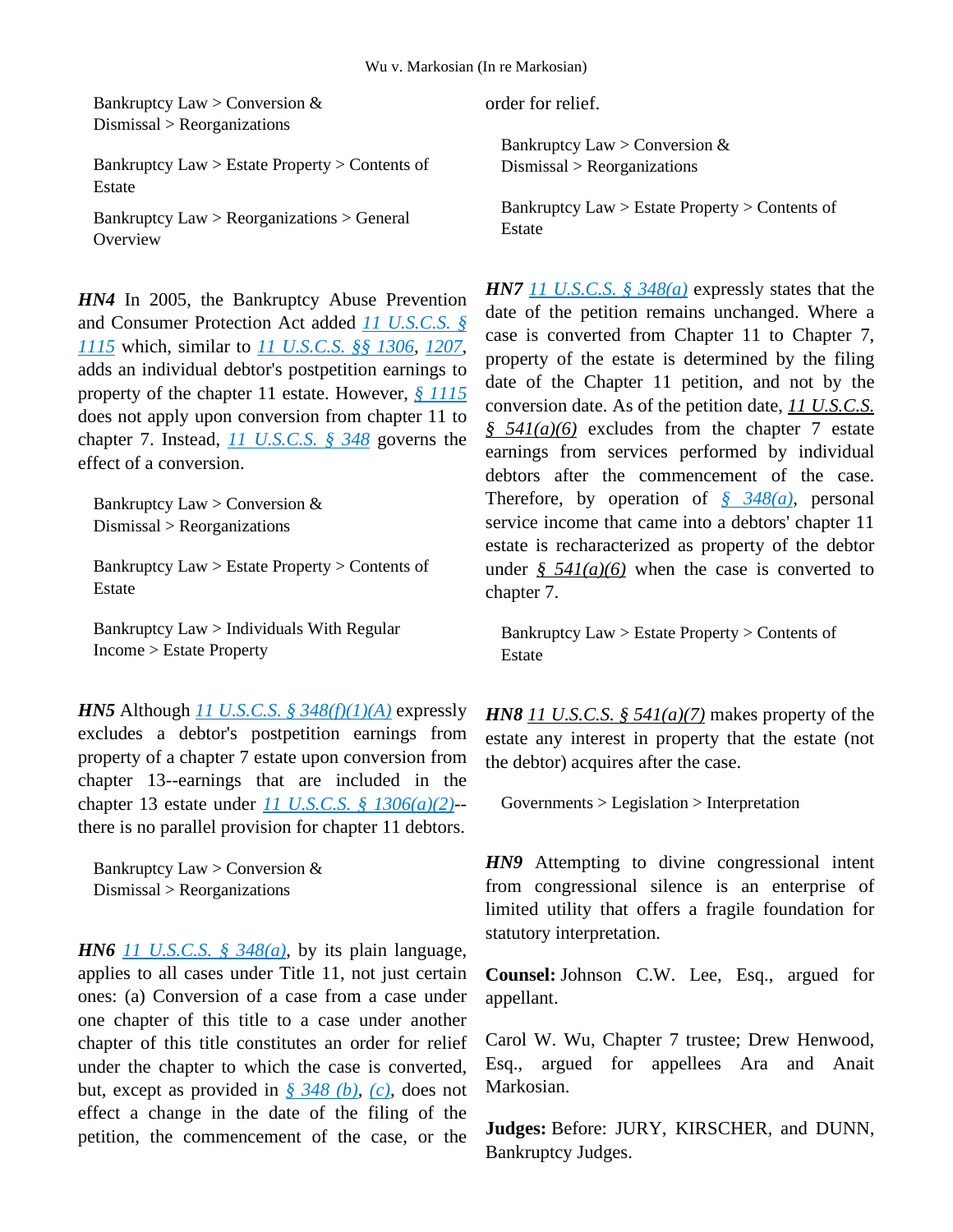$\overline{a}$ 

**Opinion by:** JURY

### **Opinion**

**[\*274]** JURY, Bankruptcy Judge:

Ara and Anait Markosian (collectively, Debtors) filed a chapter  $7<sup>1</sup>$  $7<sup>1</sup>$  $7<sup>1</sup>$  petition which they converted to chapter 11 and then reconverted to chapter 7. After reconversion to chapter 7, Mr. Markosian received a bonus from his employer of over \$102,000 for services rendered while the chapter 11 case was pending. Debtors turned over the bonus to appellant, Carol W. Wu, the chapter 7 trustee, and filed a motion to compel the trustee to return it to Debtors. The bankruptcy court granted Debtors' motion, finding that although the bonus constituted earnings and were property of Debtors' chapter 11 estate under *[§ 1115\(a\)\(2\)](http://advance.lexis.com/api/document?collection=statutes-legislation&id=urn:contentItem:4YF7-GT91-NRF4-40GT-00000-00&context=1000516)*, the bonus reverted to them upon conversion of Debtors' case to chapter 7. This appeal followed.

We address an issue of first impression in this Circuit: whether an individual debtor's chapter 11 postpetition earnings which are property of the estate under *[§ 1115](http://advance.lexis.com/api/document?collection=statutes-legislation&id=urn:contentItem:4YF7-GT91-NRF4-40GT-00000-00&context=1000516)* revert to him or her upon a subsequent conversion to chapter 7. As a matter of statutory interpretation, we conclude that they do and AFFIRM.

### **I. FACTS**

<span id="page-2-1"></span> $\overline{a}$ 

On February 7, 2009, Debtors filed a chapter 7 petition. The United States Trustee moved to dismiss their case for abuse based on Debtors' high income and their ability to pay their creditors. In response, Debtors converted their case to chapter 11 on February 11, 2010. More than two years later, Debtors were unable to confirm a plan because Mrs. Markosian had lost her job. Debtors reconverted their case to chapter 7 on March 5, 2012.

In April 2012, Mr. Markosian received  $$102,498.42$  $$102,498.42$  $$102,498.42$ <sup>1</sup> from his employer for personal services provided while Debtors' case was still under chapter 11. Debtors turned over the bonus to the trustee and subsequently filed a motion to determine their interest in it. The bankruptcy court denied Debtors' motion without prejudice in order for Debtors to file a new motion to address **[\*\*3]** whether the bonus was property of their chapter 11 estate pursuant to  $\frac{8}{3}$  1115(a)(2), and if so, whether it subsequently became property of their chapter 7 estate.

**[\*275]** Debtors then filed a motion to compel trustee to return the bonus to them as either partially exempted property of the bankruptcy estate or as property excluded from the chapter 7 estate upon reconversion to chapter 7. Trustee opposed.

On January 18, 2013, the bankruptcy court heard the matter, directed the parties to file supplemental briefs and took the matter under advisement. In June 2013, the bankruptcy court issued its memorandum decision. The court found that the bonus constituted earnings from personal services within the meaning of  $\frac{g}{g}$  1115(a)(2), but concluded that it ceased to be property of the estate upon conversion to chapter 7 based on the reasoning set forth in *[In re Evans, 464 B.R. 429, 438-41 \(Bankr.](http://advance.lexis.com/api/document?collection=cases&id=urn:contentItem:54XJ-6YB1-F048-V015-00000-00&context=1000516)  [D. Col. 2011\)](http://advance.lexis.com/api/document?collection=cases&id=urn:contentItem:54XJ-6YB1-F048-V015-00000-00&context=1000516)*. **[\*\*4]** Because the court found that the bonus was not property of the chapter 7 estate, it did not reach the question whether the money could be claimed exempt. The bankruptcy court entered an order granting Debtors' motion to

<span id="page-2-0"></span><sup>&</sup>lt;sup>1</sup> Unless otherwise indicated, all chapter and section references are to the Bankruptcy Code, *11 U.S.C. §§ 101-1532*, **[\*\*2]** and "Rule" references are to the Federal Rules of Bankruptcy Procedure.

<sup>&</sup>lt;sup>1</sup>Mr. Markosian actually received a gross bonus of \$191,191.00. However, statutory reductions reduced the total bonus by \$72,931.21, and trustee discovered during litigation over the rights to the bonus that Mr. Markosian had used some of it to purchase company stock worth \$15,761.37, which remains in his possession or has since been sold.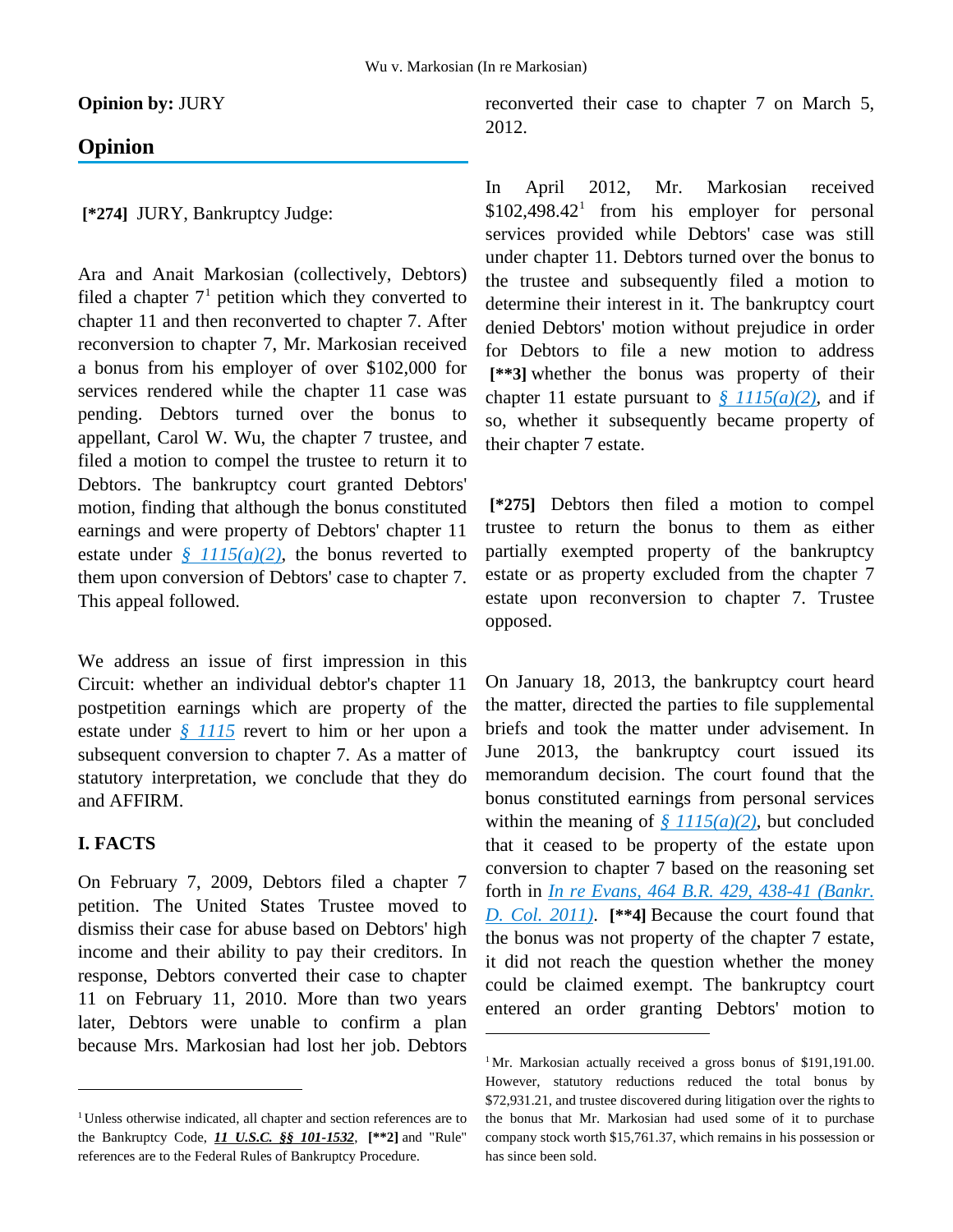$\overline{a}$ 

. . . .

compel on July 2, 2013. Trustee timely appealed.

#### **II. JURISDICTION**

The bankruptcy court had jurisdiction over this proceeding under *28 U.S.C. §§ 1334* and *157(b)(2)(A)*. We have jurisdiction under *28 U.S.C. § 158*.

### **III. ISSUE**

Whether the bankruptcy court erred by finding that the bonus, which was property of Debtors' chapter 11 estate under *[§ 1115\(a\)\(2\)](http://advance.lexis.com/api/document?collection=statutes-legislation&id=urn:contentItem:4YF7-GT91-NRF4-40GT-00000-00&context=1000516)*, reverted to Debtors upon conversion to chapter 7.

#### **IV. STANDARD OF REVIEW**

**HN1** We review issues of statutory construction and conclusions of law, including the bankruptcy court's interpretation of the Bankruptcy Code, de novo. *[Samson v. W. Capital Partners, LLC \(In re](http://advance.lexis.com/api/document?collection=cases&id=urn:contentItem:55XX-2CC1-F04K-V220-00000-00&context=1000516)  [Blixseth\), 684 F.3d 865, 869 \(9th Cir. 2012\)](http://advance.lexis.com/api/document?collection=cases&id=urn:contentItem:55XX-2CC1-F04K-V220-00000-00&context=1000516)*.

#### **V. DISCUSSION**

As with all *HN2* statutory construction issues, we start with the statutory language. We begin by looking at *§ 541* which defines property of the estate. *HN3* Under *§ 541(a)*, the commencement of a case under the Bankruptcy Code creates an estate. Although the estate may acquire property after the commencement of the case,  $[**5]$  see  $\frac{8}{5}$  541(a)(6) and *(7)*, estate property remains distinct from the debtor's property. See *[Smith v. Kennedy \(In re](http://advance.lexis.com/api/document?collection=cases&id=urn:contentItem:42B4-8M30-0038-X282-00000-00&context=1000516)  [Smith\), 235 F.3d 472, 478 \(9th Cir. 2000\)](http://advance.lexis.com/api/document?collection=cases&id=urn:contentItem:42B4-8M30-0038-X282-00000-00&context=1000516)*. Under *§ 541(a)(6)*, "earnings from services performed by an individual debtor after the commencement of the case" are the debtor's property which are excluded from property of the estate.

*HN4* In 2005, the Bankruptcy Abuse Prevention and Consumer Protection Act added *[§ 1115](http://advance.lexis.com/api/document?collection=statutes-legislation&id=urn:contentItem:4YF7-GT91-NRF4-40GT-00000-00&context=1000516)*[2](#page-3-0) which,

 $\overline{a}$ 

similar to *[§§ 1306](http://advance.lexis.com/api/document?collection=statutes-legislation&id=urn:contentItem:4YF7-GW71-NRF4-4403-00000-00&context=1000516)* and *[1207](http://advance.lexis.com/api/document?collection=statutes-legislation&id=urn:contentItem:4YF7-GMG1-NRF4-44SH-00000-00&context=1000516)*, adds an individual debtor's postpetition earnings to property of the chapter 11 estate. The bankruptcy court found that the bonus received by Mr. Markosian postconversion was property of Debtors' chapter 11 estate under *[§ 1115\(a\)\(2\)](http://advance.lexis.com/api/document?collection=statutes-legislation&id=urn:contentItem:4YF7-GT91-NRF4-40GT-00000-00&context=1000516)*, a ruling not challenged in this appeal. However, *[§ 1115](http://advance.lexis.com/api/document?collection=statutes-legislation&id=urn:contentItem:4YF7-GT91-NRF4-40GT-00000-00&context=1000516)* does not apply upon conversion from chapter 11 to chapter 7. Instead, *[§ 348](http://advance.lexis.com/api/document?collection=statutes-legislation&id=urn:contentItem:4YF7-GHV1-NRF4-44N4-00000-00&context=1000516)* governs the effect of a conversion.

**[\*276]** *HN5* Although *[§ 348\(f\)\(1\)\(A\)](http://advance.lexis.com/api/document?collection=statutes-legislation&id=urn:contentItem:4YF7-GHV1-NRF4-44N4-00000-00&context=1000516)* expressly excludes a debtor's postpetition earnings from property of a chapter 7 estate upon conversion from chapter 13 — earnings that are included in the chapter 13 estate under  $\frac{\S}{}$  1306(a)(2) — there is no parallel provision for chapter 11 debtors. In the absence of a specific statutory provision, we rely on *HN6 [§ 348\(a\)](http://advance.lexis.com/api/document?collection=statutes-legislation&id=urn:contentItem:4YF7-GHV1-NRF4-44N4-00000-00&context=1000516)*, which by its plain language applies to all cases under Title 11, not just certain ones:

(a) Conversion of a case from a case under one chapter of this title to a case under another chapter of this title constitutes an order for relief under the chapter to which the case is converted, but, except as provided in subsections (b) and (c) of this section, does not effect a change in the date of the filing of the petition, the commencement of the case, or the order for relief.

*HN7* The statute expressly states that the date of the petition remains unchanged. "Where a case is converted from Chapter 11 to Chapter 7, property of the estate is determined by the filing date of the Chapter 11 petition, and not by the conversion date." *[Magallanes v. Williams \(In re Magallanes\),](http://advance.lexis.com/api/document?collection=cases&id=urn:contentItem:3S4V-KMW0-0039-K203-00000-00&context=1000516)* 

<span id="page-3-0"></span><sup>&</sup>lt;sup>2</sup> *[Section 1115](http://advance.lexis.com/api/document?collection=statutes-legislation&id=urn:contentItem:4YF7-GT91-NRF4-40GT-00000-00&context=1000516)* provides in relevant part:

<sup>(</sup>a) In a case in which the debtor is an individual, property of the estate includes, in addition to the property specified in section 541--

<sup>(2)</sup> earnings from services performed by the debtor after the commencement of the case but before the case is closed, dismissed, or converted to a case **[\*\*6]** under chapter 7, 12, or 13, whichever occurs first.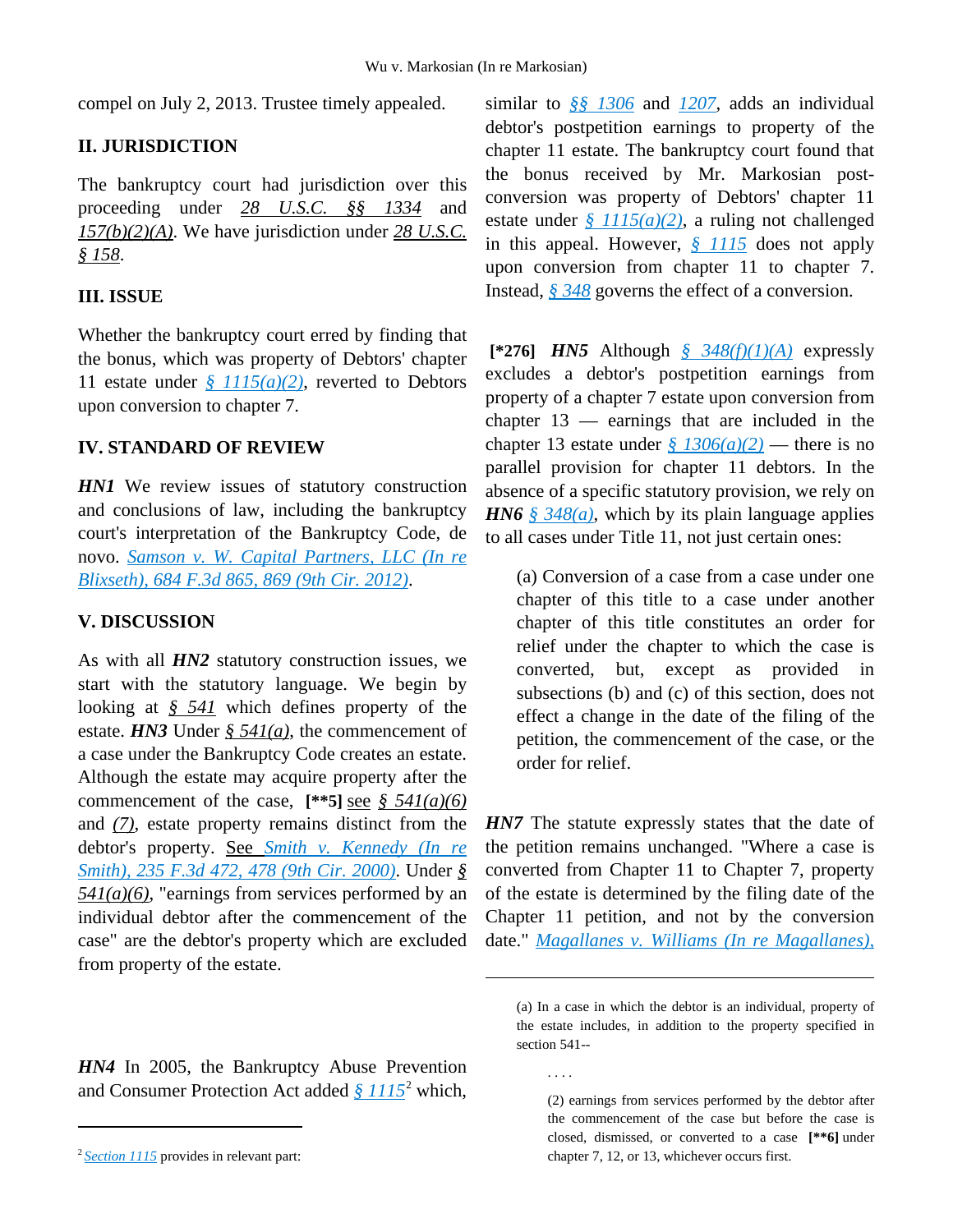*[96 B.R. 253, 255 \(9th Cir. BAP 1988\)](http://advance.lexis.com/api/document?collection=cases&id=urn:contentItem:3S4V-KMW0-0039-K203-00000-00&context=1000516)*. **[\*\*7]** As of the petition date,  $\frac{6}{5}$  541(a)(6) excludes from the chapter 7 estate earnings from services performed by individual debtors after the commencement of the case. Therefore, by operation of *[§ 348\(a\)](http://advance.lexis.com/api/document?collection=statutes-legislation&id=urn:contentItem:4YF7-GHV1-NRF4-44N4-00000-00&context=1000516)*, personal service income that came into Debtors' chapter 11 estate is recharacterized as property of the debtor under  $\frac{6}{9}$  541(a)(6)<sup>[3](#page-4-0)</sup> when the case is converted to chapter 7. Accordingly, upon conversion, the bonus reverted to Debtors.

While other courts have come to a different conclusion, we respectfully disagree with their method of statutory interpretation. See *[Pergament](http://advance.lexis.com/api/document?collection=cases&id=urn:contentItem:52NC-DR21-652F-C08P-00000-00&context=1000516)  [v. Pagano \(In re Tolkin\), 2011 Bankr. LEXIS 1336,](http://advance.lexis.com/api/document?collection=cases&id=urn:contentItem:52NC-DR21-652F-C08P-00000-00&context=1000516)  [2011 WL 1302191 \(Bankr. E.D.N.Y. 2011\)](http://advance.lexis.com/api/document?collection=cases&id=urn:contentItem:52NC-DR21-652F-C08P-00000-00&context=1000516)*; *[In re](http://advance.lexis.com/api/document?collection=cases&id=urn:contentItem:58SB-VMX1-F049-5004-00000-00&context=1000516)  [Hoyle, 2013 Bankr. LEXIS 2640, 2013 WL 3294273](http://advance.lexis.com/api/document?collection=cases&id=urn:contentItem:58SB-VMX1-F049-5004-00000-00&context=1000516)  [\(Bankr. D. Idaho 2013\)](http://advance.lexis.com/api/document?collection=cases&id=urn:contentItem:58SB-VMX1-F049-5004-00000-00&context=1000516)* (following Tolkin). In essence, they rely on Congress's failure to enact a parallel provision to  $\frac{8}{9}$   $\frac{348(f)(1)(A)}{A}$  for chapter 11 debtors. The Tolkin court opined:

The language of *[\[§ 1115](http://advance.lexis.com/api/document?collection=statutes-legislation&id=urn:contentItem:4YF7-GT91-NRF4-40GT-00000-00&context=1000516)*] parallels the language of *[§ 1306](http://advance.lexis.com/api/document?collection=statutes-legislation&id=urn:contentItem:4YF7-GW71-NRF4-4403-00000-00&context=1000516)*, and accomplishes the same goal of broadening the scope of property of the debtor's estate significantly beyond the parameters of *§ 541*. However, unlike in a Chapter 13 case, there is no provision similar to *[§ 348\(f\)](http://advance.lexis.com/api/document?collection=statutes-legislation&id=urn:contentItem:4YF7-GHV1-NRF4-44N4-00000-00&context=1000516)* to modify the result upon conversion of a Chapter 11 case to another chapter. *[In re](http://advance.lexis.com/api/document?collection=cases&id=urn:contentItem:4WRW-F7K0-TXFM-033V-00000-00&context=1000516)  [Quillen, 408 B.R. 601, 620 n.33 \[Bankr. D. Md.](http://advance.lexis.com/api/document?collection=cases&id=urn:contentItem:4WRW-F7K0-TXFM-033V-00000-00&context=1000516)  [2009\)\]](http://advance.lexis.com/api/document?collection=cases&id=urn:contentItem:4WRW-F7K0-TXFM-033V-00000-00&context=1000516)* (". . . *[Section 1115](http://advance.lexis.com/api/document?collection=statutes-legislation&id=urn:contentItem:4YF7-GT91-NRF4-40GT-00000-00&context=1000516)* . . . is identical to

 $\overline{a}$ 

*[Section 1306](http://advance.lexis.com/api/document?collection=statutes-legislation&id=urn:contentItem:4YF7-GW71-NRF4-4403-00000-00&context=1000516)*. Curiously though, no counterpart to *[Section 348\(f\)](http://advance.lexis.com/api/document?collection=statutes-legislation&id=urn:contentItem:4YF7-GHV1-NRF4-44N4-00000-00&context=1000516)* was codified in BAPCPA to correspondingly adjust the reach of *[Section](http://advance.lexis.com/api/document?collection=statutes-legislation&id=urn:contentItem:4YF7-GT91-NRF4-40GT-00000-00&context=1000516)  [1115](http://advance.lexis.com/api/document?collection=statutes-legislation&id=urn:contentItem:4YF7-GT91-NRF4-40GT-00000-00&context=1000516)*."). Therefore, what is captured **[\*\*9]** as property of the debtor's estate under *[§ 1115](http://advance.lexis.com/api/document?collection=statutes-legislation&id=urn:contentItem:4YF7-GT91-NRF4-40GT-00000-00&context=1000516)* remains as property of the estate, even after the conversion of the case to another chapter.

**[\*277]** *[In re Tolkin, 2011 Bankr. LEXIS 1336,](http://advance.lexis.com/api/document?collection=cases&id=urn:contentItem:52NC-DR21-652F-C08P-00000-00&context=1000516)  [2011 WL 1302191, at \\*10](http://advance.lexis.com/api/document?collection=cases&id=urn:contentItem:52NC-DR21-652F-C08P-00000-00&context=1000516)*. Following Tolkin, the court in Hoyle concluded that, "in light of the omission of a provision equivalent to *[§ 348\(f\)\(1\)](http://advance.lexis.com/api/document?collection=statutes-legislation&id=urn:contentItem:4YF7-GHV1-NRF4-44N4-00000-00&context=1000516)* applicable to the converted chapter 11 case, Debtor's arguments that the DIP accounts at conversion are not 'property of the estate' does [sic] not hold." *[In re Hoyle, 2013 Bankr. LEXIS 2640,](http://advance.lexis.com/api/document?collection=cases&id=urn:contentItem:58SB-VMX1-F049-5004-00000-00&context=1000516)  [2013 WL 3294273, at \\*7](http://advance.lexis.com/api/document?collection=cases&id=urn:contentItem:58SB-VMX1-F049-5004-00000-00&context=1000516)*.

To be sure, nowhere does the Tolkin court mention *[§ 348\(a\)](http://advance.lexis.com/api/document?collection=statutes-legislation&id=urn:contentItem:4YF7-GHV1-NRF4-44N4-00000-00&context=1000516)*, instead relying on Congress's failure to enact a provision parallel to *[§ 348\(f\)\(1\)\(A\)](http://advance.lexis.com/api/document?collection=statutes-legislation&id=urn:contentItem:4YF7-GHV1-NRF4-44N4-00000-00&context=1000516)* for chapter 11 debtors. Under this interpretation, *[§](http://advance.lexis.com/api/document?collection=statutes-legislation&id=urn:contentItem:4YF7-GHV1-NRF4-44N4-00000-00&context=1000516)  [348\(a\)](http://advance.lexis.com/api/document?collection=statutes-legislation&id=urn:contentItem:4YF7-GHV1-NRF4-44N4-00000-00&context=1000516)* has no independent effect despite the statute's plain language that makes it applicable to all case conversions, including those from chapter 11 to chapter 7. See *[Aluminum Co. of Am. v.](http://advance.lexis.com/api/document?collection=cases&id=urn:contentItem:3S4X-80X0-003B-50HH-00000-00&context=1000516)  [Bonneville Power Admin., 903 F.2d 585, 590 \(9th](http://advance.lexis.com/api/document?collection=cases&id=urn:contentItem:3S4X-80X0-003B-50HH-00000-00&context=1000516)  [Cir. 1990\)](http://advance.lexis.com/api/document?collection=cases&id=urn:contentItem:3S4X-80X0-003B-50HH-00000-00&context=1000516)* (under statutory rules of construction, one provision of a statute should not be interpreted in a way which is internally contradictory or that renders other provisions of the same statute inconsistent or meaningless).

Further, the Ninth Circuit has cautioned **[\*\*10]** that *HN9* attempting "to divine congressional intent from congressional silence" is "an enterprise of limited utility that offers a fragile foundation for statutory interpretation." *[Polar Bear Prods., Inc. v.](http://advance.lexis.com/api/document?collection=cases&id=urn:contentItem:4D7M-4RJ0-0038-X0HJ-00000-00&context=1000516)  [Timex Corp., 384 F.3d 700, 717 \(9th Cir. 2004\)](http://advance.lexis.com/api/document?collection=cases&id=urn:contentItem:4D7M-4RJ0-0038-X0HJ-00000-00&context=1000516)*. Rather than creating a rule out of silence, we consider  $\frac{8}{9}$   $\frac{348(f)(1)(A)}{A}$  in context. In this regard, Congress amended *[§ 348](http://advance.lexis.com/api/document?collection=statutes-legislation&id=urn:contentItem:4YF7-GHV1-NRF4-44N4-00000-00&context=1000516)* in 1994 to add *[subsection](http://advance.lexis.com/api/document?collection=statutes-legislation&id=urn:contentItem:4YF7-GHV1-NRF4-44N4-00000-00&context=1000516)  [\(f\)\(1\)\(A\)](http://advance.lexis.com/api/document?collection=statutes-legislation&id=urn:contentItem:4YF7-GHV1-NRF4-44N4-00000-00&context=1000516)* well before it enacted *[§ 1115](http://advance.lexis.com/api/document?collection=statutes-legislation&id=urn:contentItem:4YF7-GT91-NRF4-40GT-00000-00&context=1000516)*. The legislative history of *[§ 348\(f\)\(1\)\(A\)](http://advance.lexis.com/api/document?collection=statutes-legislation&id=urn:contentItem:4YF7-GHV1-NRF4-44N4-00000-00&context=1000516)* shows that an

<span id="page-4-0"></span><sup>&</sup>lt;sup>3</sup>To the extent trustee contends that the postpetition earnings of Mr. Markosian are property of the chapter 7 estate by operation of *§ 541(a)(7)*, we reject that argument. *HN8 Section 541(a)(7)* makes property of the estate any interest in property that the estate (not the debtor) acquires after the case. Here, the bankruptcy court found that the bonus constituted earnings from personal services of Mr. Markosian under  $\frac{g}{2}$  1115(a)(2) and that ruling was not appealed. Thus, the earnings fall within the earnings exception stated in *§ 541(a)(6)*. We note however that there may be chapter 11 cases which are converted to chapter 7 where it is necessary to separate earnings from personal services by an individual from the earnings of a business. See *[FitzSimmons v. Walsh \(In re FitzSimmons\), 725](http://advance.lexis.com/api/document?collection=cases&id=urn:contentItem:3S4W-XMH0-003B-G3X7-00000-00&context=1000516)  [F.2d 1208, 1211 \(9th Cir. 1984\)](http://advance.lexis.com/api/document?collection=cases&id=urn:contentItem:3S4W-XMH0-003B-G3X7-00000-00&context=1000516)* **[\*\*8]** (holding that only the debtor's earnings from his own personal services were exempt under *541(a)(6)* as opposed to all profits generated by his law practice).